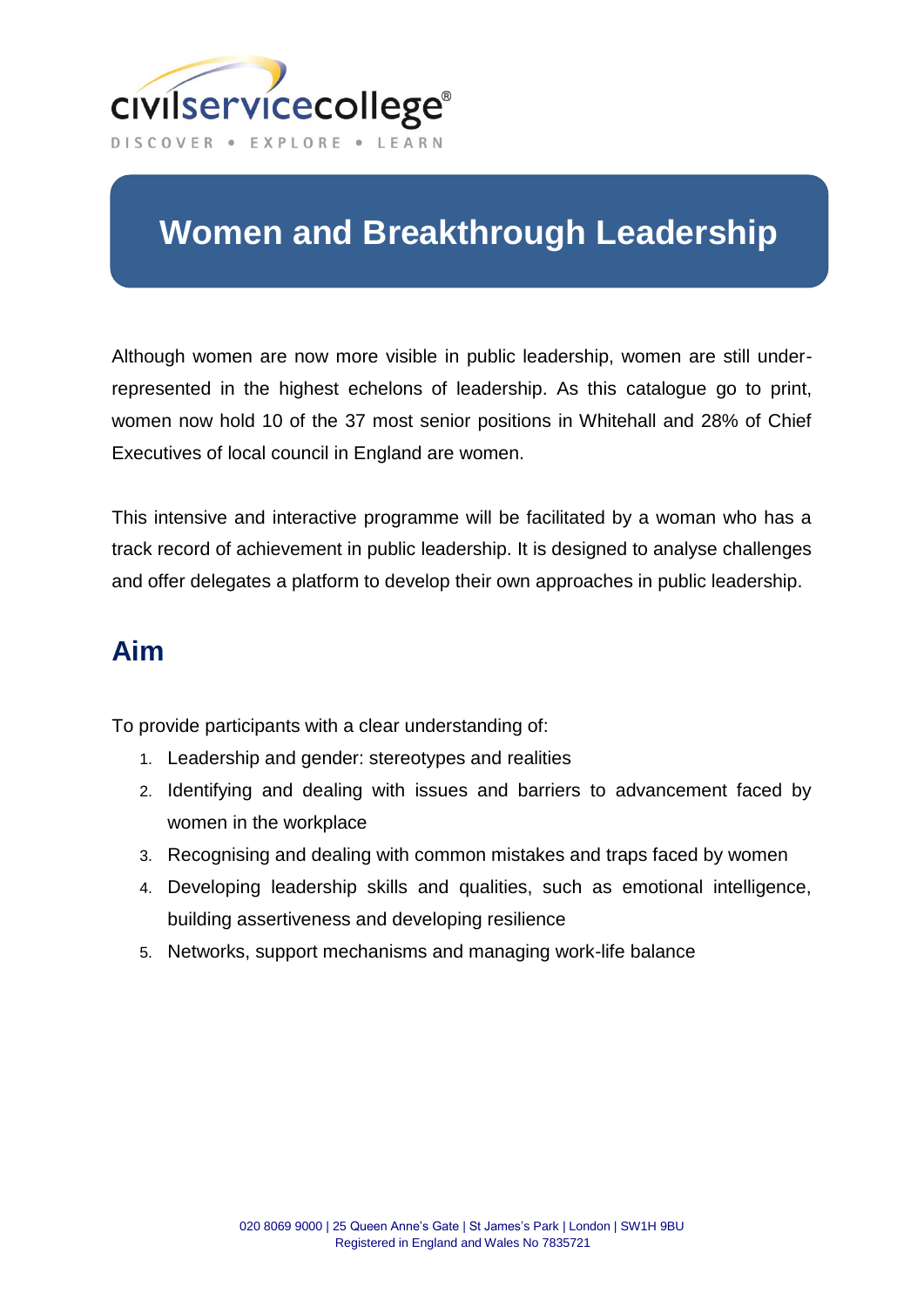

# **Methodology**

The training approach to be used, which governs the design and delivery of the training is based on the following principles:

- To actively involve the participants throughout the training
- To enable participants to share their thoughts and enquiries
- The training is designed based on the needs and expectations of the participants that are reflected in the pre-training questionnaire

# **Workshop methods and tools**

In order to achieve the objectives of the training, the following tools and methods will be utilised:

- **Presentations:** presentations will be used in order to provide the background of each subject and create discussion and questions.
- **Discussions:** throughout the training, participants will be encouraged to contribute to discussions and share their experiences and thoughts with the rest of the group. The discussions will be facilitated and coordinated by the facilitator in order to maintain the focus in the key areas of interest
- **Case studies:** case studies will be used so as to facilitate and trigger discussion, as well as allow external benchmarking so as to achieve competitiveness
- **Group work:** group work will be used in order to facilitate practical understanding of the issues and in order to enhance team working, team building and cooperation amongst participants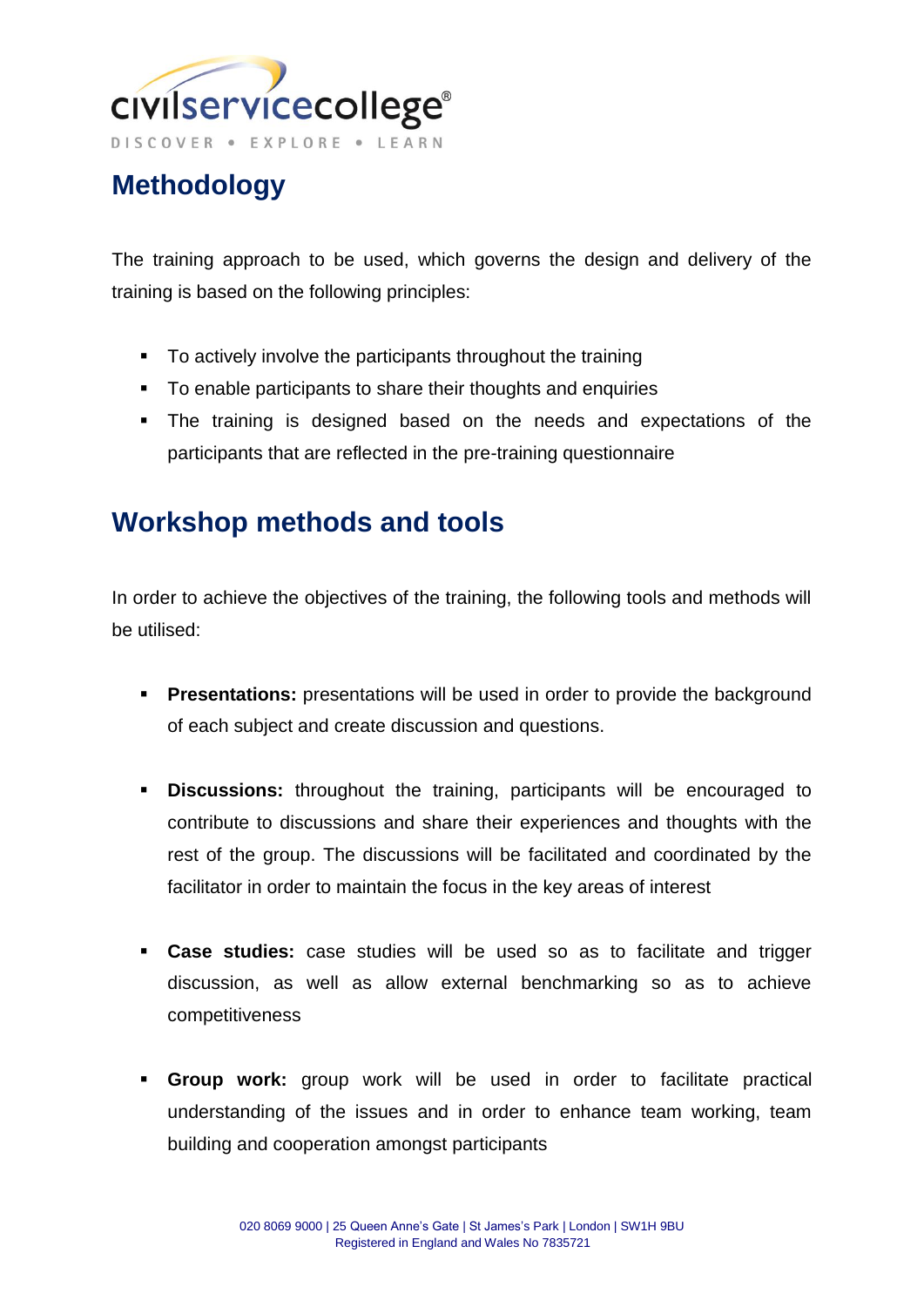

# **Sample programme**

- 10.00 Welcome and introductions
	- What are participants' aims?
	- **Proposed agenda to meet those aims**

#### **Leadership and gender**

- What are the personal experiences of participants?
- What does the research tell us? We will look at recent findings from the Hay Group and Opportunity Now, among others

#### Break

### **Leading in public service**

- **Leading in public service**
- **Four leadership perspectives: the work; the people; yourself;** change
- Things to do and things to avoid

### **Building great relationships**

- Understanding other perspectives
- **Being your best "you"**
- Adapting your style and language to make the most of your relationships: MBTI
- **Some important skills**

12.30 – 13:30 Lunch

### **Building great relationships (cont.)**

#### **Breaking through**

- **If starts now with you**
- **•** Your brand/your story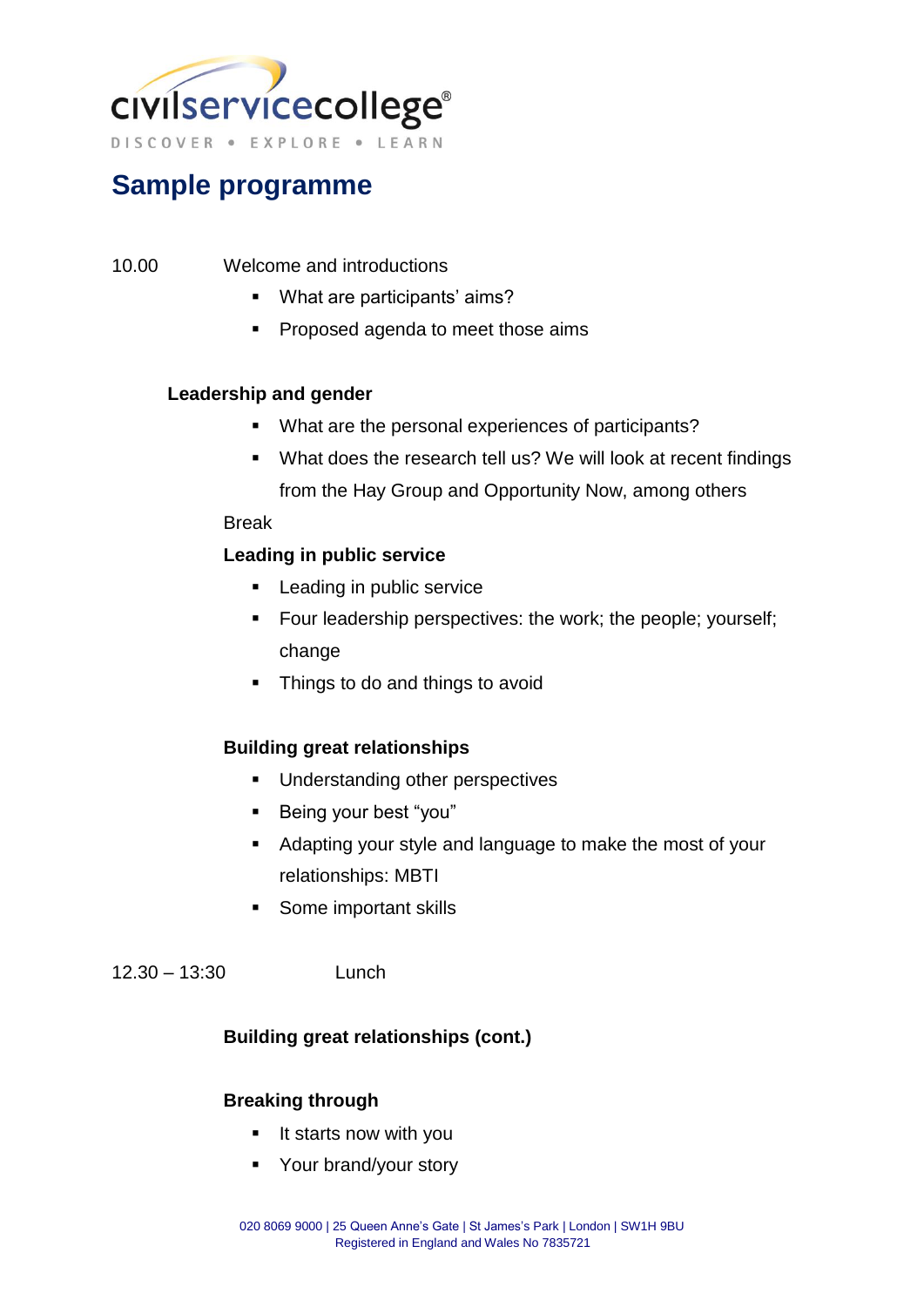

- Your organisation's needs
- **Shifts**

### **Convincing a panel: hints and tips**

- What do selection and promotion panels look for and how do they work?
- Good and poor candidate practice (application forms, preparation, presentation and interview technique)
- **Practical work and Q and A to give participants a greater** understanding of themselves as candidates

#### **Next steps**

- Networks, support mechanisms and managing work-life balance
- Action planning

#### 16.00 Close

# **Outcome**

Learning from peers who are in similar position, delegates will be able to tackle stereotypes and invisible barriers to women's advancement on the career ladder. Delegates will also have a new appreciation of themselves as leaders and managers, a greater understanding of themselves as prospective candidates for career change and new insights into the ways selection and promotion panels work.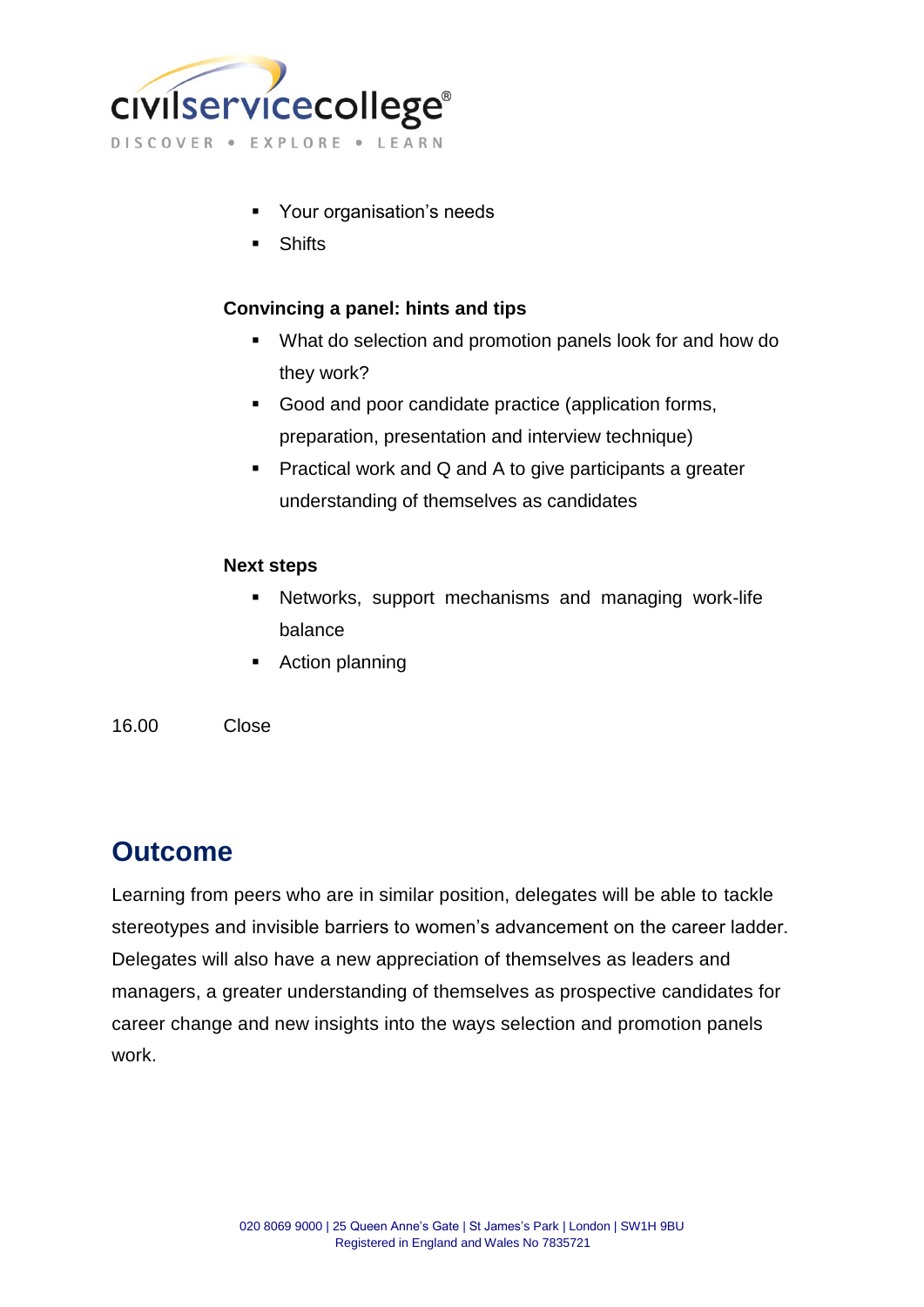

## **Reviews**

*"It was excellent. Small number allows maximum facilitation."*

Director of Public Affairs, Advertising Association

"This is a really good course it stands and has a great facilitator."

Team Leader, Department for Education

*"Brilliant trainer – very welcoming and made me feel at ease and confident in sharing sensitive information."*

Deputy Director, Department of Health

*"Excellent practical examples of what "leadership" means in practice."*

Committee Services Manager, Greater London Authority

*"The small numbers in group is great as it allows more time to suit individual needs."*

Head of HR, New Forest District Council